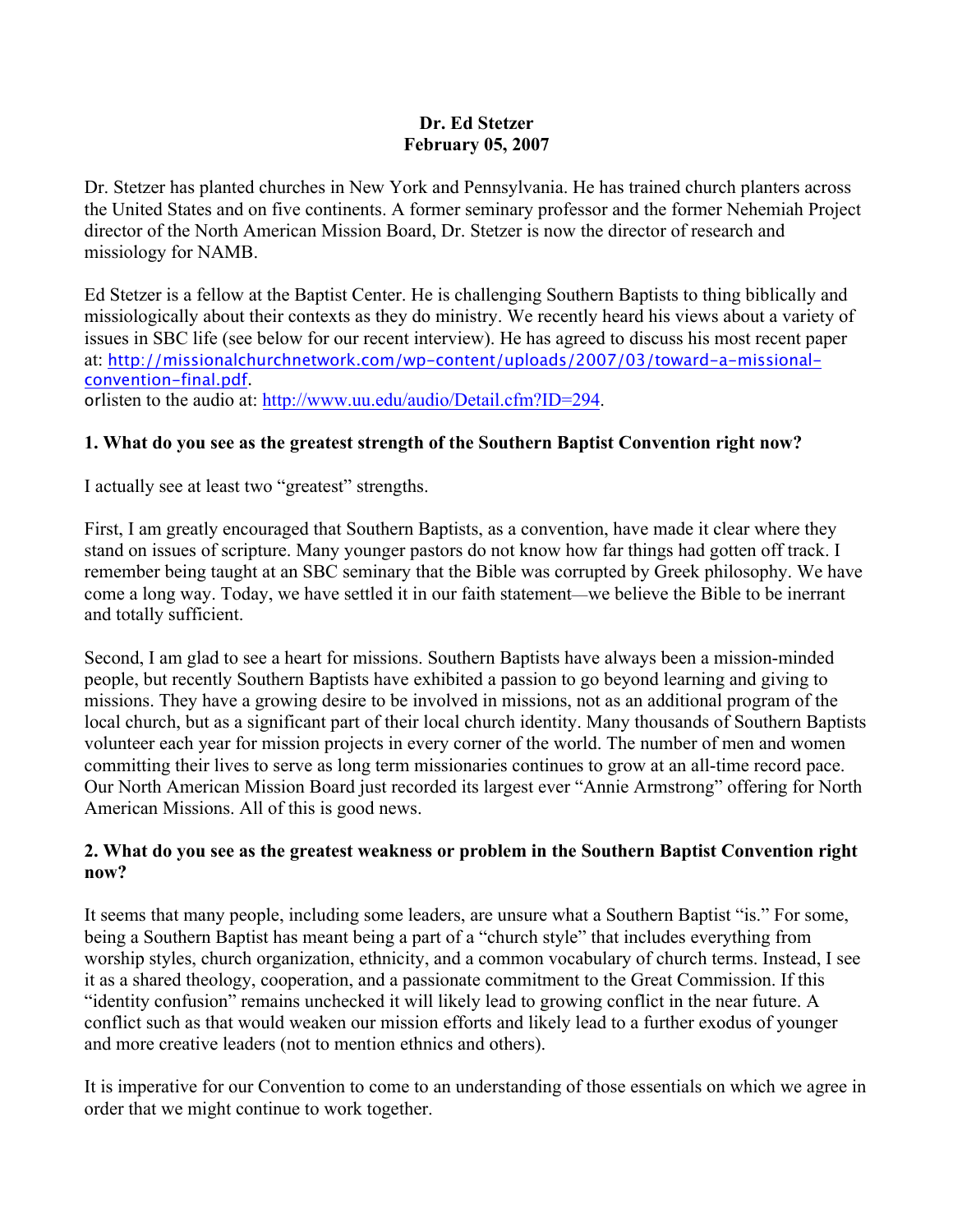# **3. What do you think is the greatest threat or challenge to the Southern Baptist Convention right now?**

Our greatest threat is division and the resulting fallout. It would be a tragedy—for which we would be held accountable to God—if, after the miracle of the conservative resurgence, we ended up not being able to cooperate together.

Among my greatest concerns is the fear that many churches will decide that partnership and identification with the SBC is not worth the conflict and bickering over non-essentials. One of the most common questions I am asked when I speak at non-denominational pastor events is, "Are you still SBC?" And it is usually a question from someone who once was SBC, and still holds the theology, but does not want to be a part of us anymore. That is a great concern for me.

We need to find a way to connect people... and it is not by shaming them or yelling at them. People will be a part of the convention when three things happen:

- 1. They see the SBC as one of the most efficient missions engines in the world
- 2. The SBC IS, and continues to be, the most efficient missions engine in the world
- 3. They realize that the partnership with the SBC empowers their church to fulfill its missional calling

Those of us in denominational leadership need to both "communicate the value" and "increase the value" of our partnership. Communicating the value is perhaps easier, but we also need to ask, "How can we as denominational leaders make sure every penny and every volunteer is making the most difference." One of the things I see positive at NAMB right now is that we are in a season of hard questions—asking, "What should we be doing (and not doing) that will help our churches reach North America for Christ?"

#### **4. What do you believe is the greatest opportunity for the Southern Baptist Convention right now?**

That goes back to the first question. The greatest opportunity right now is for us to take our commitment to the fidelity of scripture and begin to apply it as missionaries in our own communities while we continue to support missionaries doing so around the world. We have the two things that make it possible—a love for the Word and a love for missions. We just need to put them together and act like biblically faithful and culturally relevant missionaries right in our own communities. With the same passion we embrace the Word, we need to engage our world.

#### **5. Some have suggested that the Southern Baptist Convention is likely to decline in the near future. What is your assessment of the future of the Southern Baptist Convention?**

I think the Southern Baptist Convention is already in decline in many ways. We just don't recognize it because we have inflated numbers due to how we count. We have gradually lost track of at least 30% of the typical church as they no longer live near the church facility. Also, while our convention churches have remained relatively "flat" in attendance and baptisms have slightly declined, the population has grown tremendously. That's decline.

First, there are not 16.2 million Southern Baptists. Truthfully, there are at least 8 million that we are not able to locate. There are 16.2 million people on our church roles and about 5 million of them go to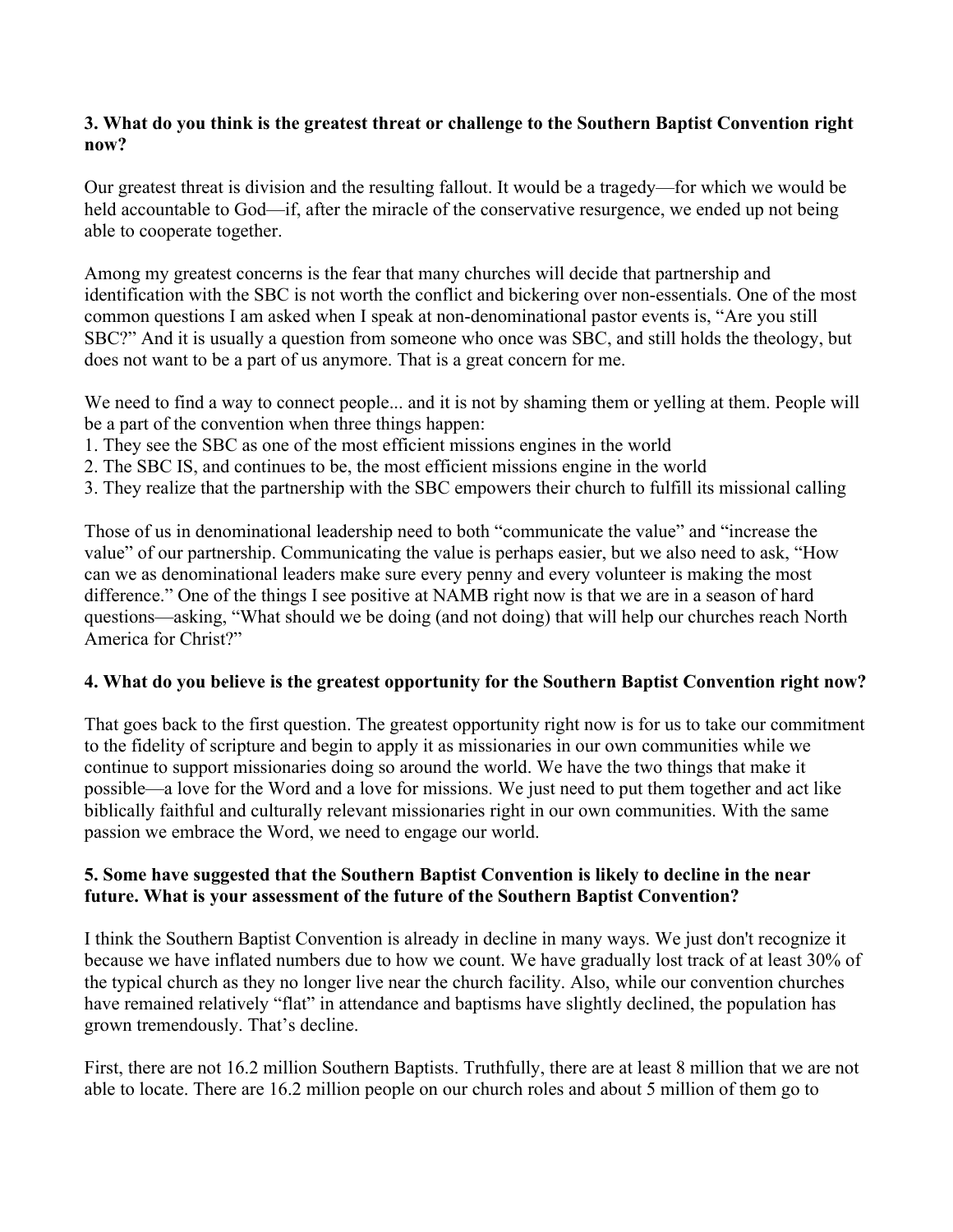church each week. Spurgeon was attributed with saying, "a faith that won't get you to church on Sunday, likely won't get you to heaven."

Second, most of our churches are not thriving. Your NOBTS Leavell Center study did a good job pointing it out—89% of our churches are not growing through healthy evangelism. If almost 9 out of 10 of your churches are not reaching people evangelistically, that's decline—a drastic and dangerous decline.

Thirdly, the SBC is made up of churches—many of whom are doing quite well. But, it can also be said that the SBC really IS the Cooperative Program. It's the way we work together and fund missions. The numbers show that churches are giving less to the CP every year. Most of our national leaders already know this but we don't talk about it much. The SBC is in decline because the churches are not as committed to cooperation through the Cooperative Program. Al Mohler put it this way in 2003:

"The large infrastructure of modern Southern Baptist life may not survive in the postmodern age. That decision will not be made by the executives of Southern Baptist agencies, nor by the executives of conventions and state conventions. That decision will eventually be made by churches and the churches will point us to that future.... For the young generation the issue is this, 'Is the Southern Baptist Convention the answer to a question anyone is asking?'"

## **6. What would you say to a young (or old) pastor who is considering leaving the SBC? Why should they stay a Southern Baptist?**

I would tell them, "don't." As a matter of fact, I just wrote an email to a young pastor of a well-known megachurch asking me if it was worth it—and I told him it was.

But, honestly, I find myself making that statement with more frequency today than ever before. We have already preached most of my middle-aged Purpose Driven friends out of the convention and now it seems that some want to so the same to the next generation. We need understand that if we keep choosing our traditions over our young pastors, we may have our traditions; we will not have our young pastors.

I am not here in SBC life because I need a job. I was neither reared nor redeemed in a Baptist church. I became a Southern Baptist in college because I believed the theology and loved the cooperation. I am here by choice and by conviction, not chance or convenience. Our church gives 10% to the Cooperative Program, 3% to our Association, and 7% to direct church planting—not because we have to, but because we want to do so.

Mainly, I am Southern Baptist because of missions. I know there are many negative issues in the convention and some of our churches scare me. But I can find nowhere else that has a consensus of belief on scripture and theology, and funds the largest denominational mission force in the history of protestant Christianity. Nowhere else, period.

So, I am committed to stay and do whatever I can to be part of the solution. This Convention is too valuable a resource for the Kingdom to walk away. It is worth every ounce of our investment to bring it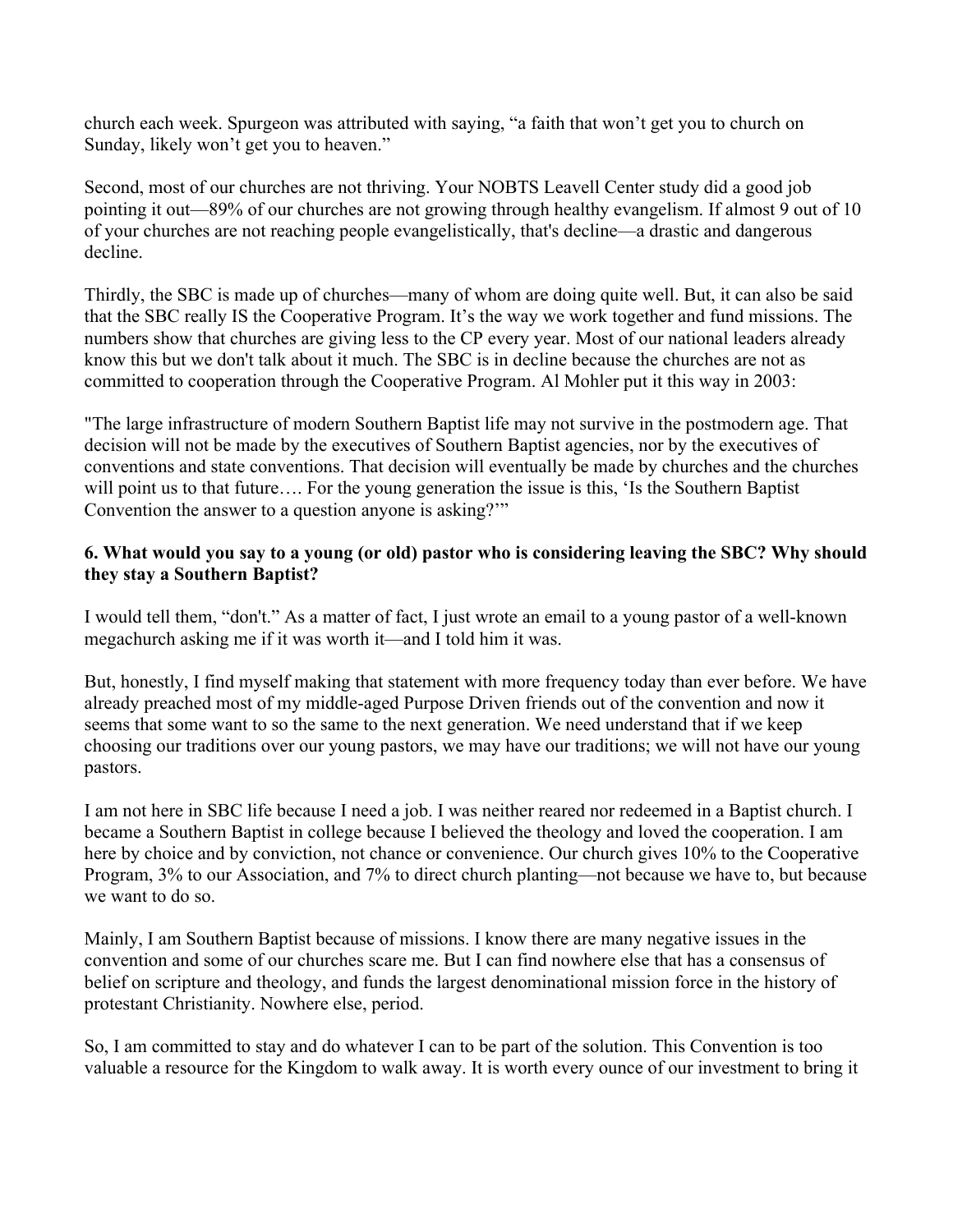into the 21st century. I believe that the things Frank Page and others are saying are true: this is a new day. Things are going to get better.

I see a lot of good things. Schools like yours (NOBTS) are modeling the way—through innovative approaches to education, and a diversity of professors teaching forward-thinking ministry models (and asking hard questions like these). Thom Rainer is leading Lifeway to think biblically about how to reach and disciple people in culture. NAMB is getting even more focused on evangelism and church planting (see article here: http://www.christianindex.org/2859.article). Many of our state conventions and associations are providing initiatives to promote broader involvement. The IMB is challenging us to think about people groups, and to be committed to work with other like-minded conservative evangelicals to take the gospel to every group of people on this planet.

There is a lot of good going on and now is not the time to bail out. I think we will see some positive changes in the next few years.

For me, the SBC is my extended faith family. Anyone with family knows that they are both wonderful and weird, which is why there is an audience for Jerry Springer and for Chicken Soup for the Soul books. Large family get-togethers can be fun and awful at the same time. Some members make me crazy, cringe, and wonder how we share a last name or DNA. Then there are the times when they make me laugh, make me proud, and make me happy that they make the world's best mashed potatoes.

The SBC is not only my extended family, it is a community, it isn't always neat and tidy and is sometimes downright messy. But it is the best family I can find, and we share common bonds that really matter.

#### **7. The resurgence of Calvinism in the SBC has been a controversial issue in some ways. What is your perspective on the resurgence of Calvinism in the SBC?**

I have mixed feelings which I will share below.

However, I share them not to be divisive, but hopefully to "provoke one another on to love and good deeds" (Hebrews 10:24). The convention should want, and does need, all Calvinists who affirm the Baptist Faith and Message and want to cooperate for the purposes of God's kingdom. Furthermore, it is often the Calvinists who remind the convention about important theological issues like regenerate church membership, theologically driven ministry, and other important emphases. We need such theologically minded people in our convention today.

For many, Calvinism in SBC life boils down to a few key leaders (who I happen to like, but that is another story). However, if we extrapolate the numbers from Lifeway Research, there are over 4000 SBC churches with Calvinist pastors—and recent indications are that the influence of Calvinism is growing. So, I am not sure there is just one type of Calvinism in SBC life.

My concern is not with Calvinism per se, but with a form of "nostalgic Calvinism." Nostalgic Calvinism leads to endless discussions of "solas" rather than an evangelistic impulse. I think the talk of "hyper" Calvinists is a straw man—"hyper-Calvinism" is a technical term in theological circles. I don't know any in SBC life. But, I do see many self-identified Calvinists who are constantly discussing the 18th century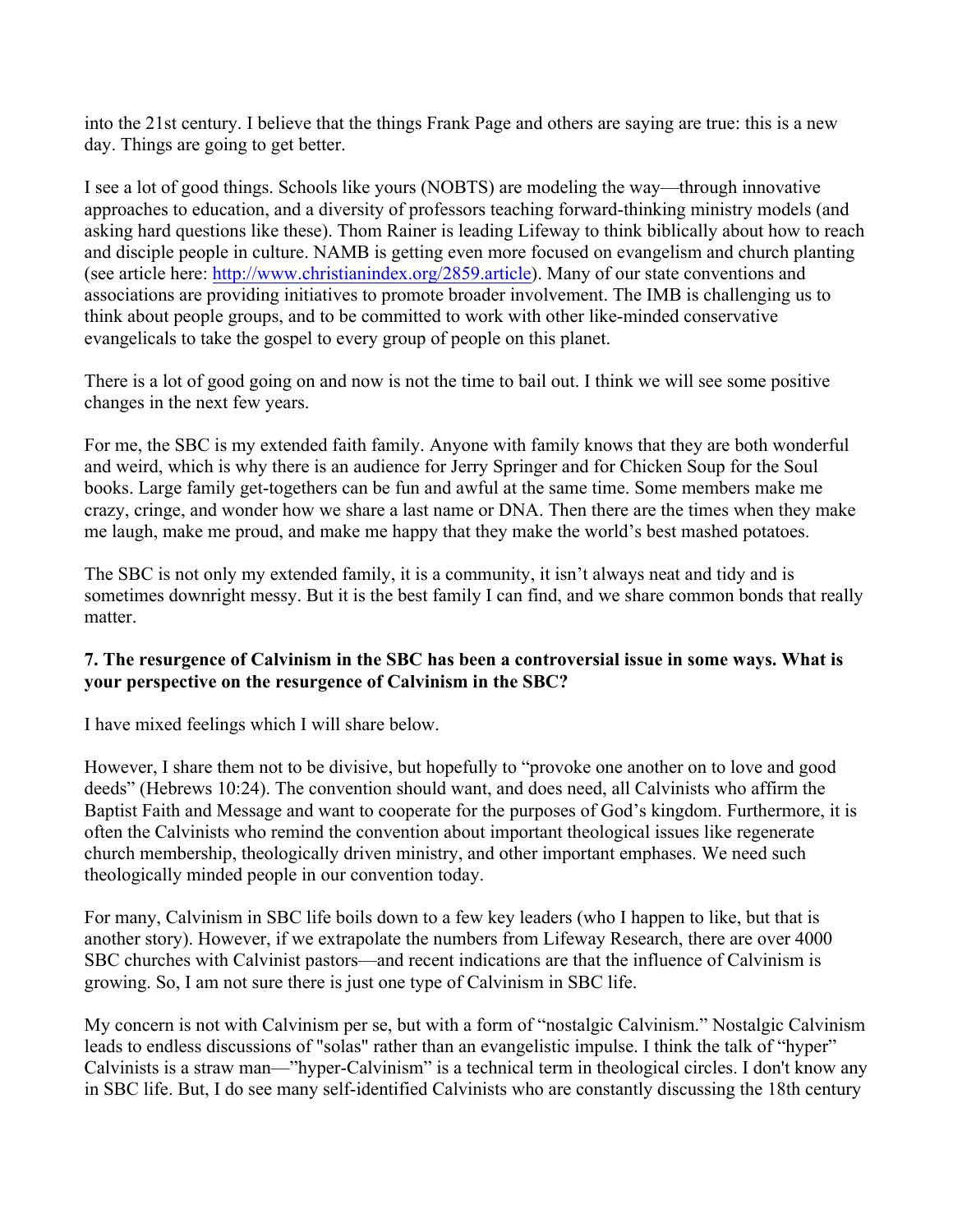as the golden age of theology and praxis in Baptist life. So, I don't want them to get over Calvinism, but it would be nice if they got into the Third Millennium. At times, I am convinced some "nostalgic Calvinists" have forgotten our mandate is to see men and women brought into the kingdom, not into Geneva.

I think one of many positive examples is J.D. Greear and Summit Church (see http://www.summitchurch.cc/). The Summit Church in Durham, NC is a church that takes the Reformed tradition seriously yet remains relevant and contemporary in its approaches to ministry. Its explosive evangelistic growth is a testimony to biblically-faithful ministry.

Nostalgic Calvinism, like so many other "yearnings" for past days, sounds great in the classroom or the conference. But we need a "faith once delivered" lived biblically in culture and transforming lives. There has always been a stream of Reformed minded people in SBC life. Great. Let's reach the lost together. Let's cooperate for missions. Let's even have good honest discussion about theology (as Drs. Patterson and Mohler did so well at the last SBC Pastors Conference). But, let's talk about God's heart for the lost at least as much as we talk about the five solas. Reformed theology is incomplete when it does not give birth to passionate evangelism.

Two hundred years after the Reformation, William Carey stood up and presented a treatise, "An Enquiry into the Obligations of Christians to use Means for the Conversion of the Heathens." Within a few months, the first mission society was formed and money was collected using Andrew Fuller's snuff box. But at that meeting, he was sternly rebuked, "Young man… When God pleases to convert the heathen, he'll do it without consulting you or me." Although few would use those words today, it seems that a few in the Reformed tradition are critical of every means—and use none of them. Yet, they often do not have much of an alternative other than the argument that the "means" of others is wrong.

It was the Calvinists that launched the modern missions movements—but they did it by discovering the use of means. With the great need in the world today (not to mention the clear mandate of scripture), we can wait 200 years to figure out that we don't know who the elect are and that we are called to proclaim the gospel to all, using diverse means, for the glory of God.

Before I went to work for the denomination, I was a pastor. One thing sticks out from that time—I think God received just as much glory when we baptized 51 people in Lake Erie one Sunday as He did when I preached that salvation is God's work alone.

# **8. The issue of elder rule has been controversial in many churches. What is your perspective on ruling elders as an expression of Baptist church polity and ecclesiology?**

I am not comfortable with "ruling elders" as Baptist ecclesiology. I am comfortable with "leading elders." However, a case could be made that part of the "church tradition" among some Southern Baptists is that Deacons served very much as leading elders. In recent years however, there has been a concerted effort by churches to return the Deacon to the role of "servant." This has, in some cases left a void of leadership that many are now finding filled by some form of "elder" leadership.

At the church I serve as a volunteer, I am a pastor/elder and we serve as a plurality of elders. We see that there are two church offices—pastor/elder and deacon. We think that there are some pastors/elders who teach and some who do not. In the near future, our church may add some pastor/elders to our leadership who do not preach.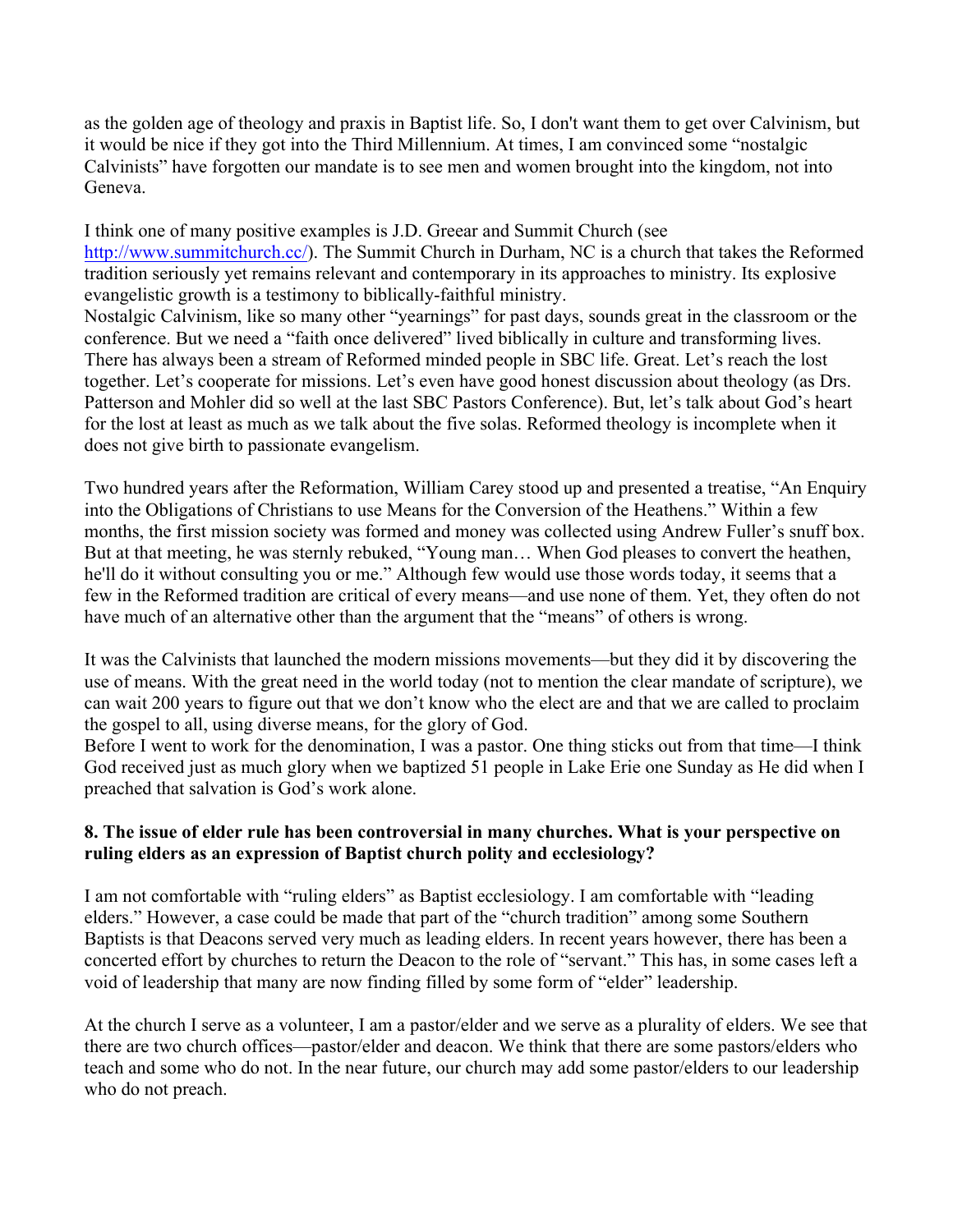But, I am a congregationalist. I think that churches need to choose their leaders—and ruling elders tend not to do that. Ruling elders tend to be a self-perpetuating board. I think that the final seat of authority, under the Lordship of Christ, is the congregation. They choose their leaders under the Lordship of Christ.

Also as a congregationalist, I think churches can choose their leadership structure. I think that the roles of pastors and deacons are biblically described and prescribed, so they should exist. I don't really care what people call them, but the roles and offices do exist and they are biblical. Many great SBC churches have pastors/elders/deacons, pastor/administrative team/church council/deacons, etc. Names are less important than roles and offices.

# **9. What is your perspective on the emergent church movement?**

I am not sure there is a movement... There are many conversations and organizations under the umbrella of what has been called the "emerging church."

It is not a big secret that I have written some things that well-known emergent leaders do not like. I have the unfortunate distinction of having been called "unhelpful" by the head of Emergent (http://blog.christianitytoday.com/outofur/archives/2006/05/is\_emergent\_the.html). However, there are also some who think that anyone who says something kind about some emerging church leaders must be apostate. My hope is that we can be discerning enough to see the good as well as the bad, and to know the difference.

I want pastors who lead biblically-faithful churches in emerging culture to be in the SBC. I think that when we start throwing around labels without discernment, we will "preach them out"—much like we did to many contemporary church leaders in the 90s. I just don't think we need another purge of biblically-faithful, God-centered churches, that do things differently than we do.

I do think that there is some serious theological error in part of the "emerging church" and I have written about it (see below). We need to speak clearly when the clear teaching of scripture is disregarded or misunderstood. Furthermore, there are some emerging churches where there is solid theology but an unhealthy emphasis on Christian liberty (language, alcohol, etc.). We need to speak honestly about the need for discernment and maturity in such contexts. But, most importantly, we need to rejoice when we find a biblically-faithful church in emerging culture, just as we would a biblically-faithful traditional church or a biblically-faithful Purpose Driven church.

With that said, let me excerpt and summarize some of what I wrote about the Emerging Church in an earlier article. See http://www.crosswalk.com/faith/pastors/1372534.html.

I do believe that some are taking the same Gospel in the historic form of church but seeking to make it understandable to emerging culture; some are taking the same Gospel but questioning and reconstructing much of the form of church; some are questioning and revising the Gospel and the church. I have identified three arenas in which emergent leaders are working.

First, there are those I call "relevants". These are young (and not so young) leaders who some classify as "emerging" that really are just trying to make their worship, music and outreach more contextual to emerging culture. Ironically, while some may consider them liberal, they are often deeply committed to biblical preaching, male pastoral leadership and other values common in conservative evangelical churches. The churches of the "relevants" are not filled with the angry white children of evangelical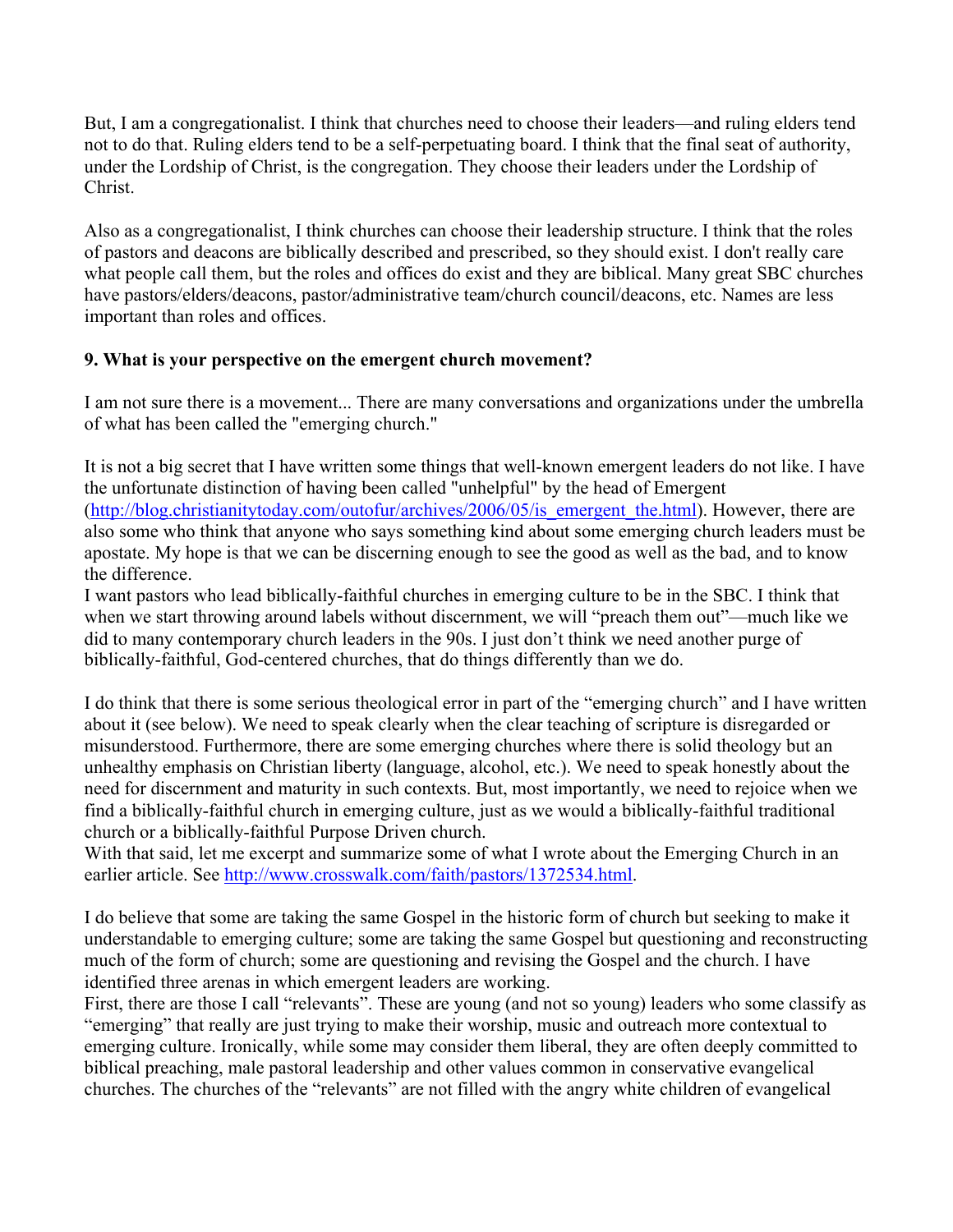megachurches. They are, instead, intentionally reaching into their communities (which are different than where most Southern Baptists live) and proclaiming a faithful biblically-centered Gospel there.

Secondly, there are those I refer to as "reconstructionists". The reconstructionists think that the current form of church is frequently irrelevant and the structure is unhelpful. Yet, they typically hold to a more orthodox view of the Gospel and Scripture. Therefore, we see an increase in models of church that reject certain organizational models, embracing what are often called "incarnational" or "house" models. They are responding to the fact that after decades of trying fresh ideas in innovative churches, North America is less churched, and those who are churched are less committed. If reconstructionists simply rearrange dissatisfied Christians and do not impact lostness, it is hardly a better situation than the current one. Lastly there are those I identify as "revisionists", many of whom are are being read by younger leaders and perceived as evangelicals. They are not—at least according to our evangelical understanding of Scripture. We significantly differ from them regarding what the Bible is, what it teaches, and how we should live it in our churches. I don't hate them or question their motives and I won't try to mischaracterize their beliefs. But, I won't agree with them. "Revisionists" are questioning (and in some cases denying) issues like the nature of the substitutionary atonement, the reality of hell, the complementary nature of gender, and the nature of the Gospel itself. This is not new. Some mainline theologians quietly abandoned these doctrines a generation ago. Does that mean we cannot learn from them? Certainly not. I read mainline theologians like Marcus Borg and George Lindbeck like others in the past read Karl Barth. These are good thinkers, but deeply wrong on issues I hold as important. I read many emerging church writers the same way. They ask good questions, but I am driven to Scripture for the answers.

Let's affirm the good, look to the Scriptures for answers to the hard questions. And, yes, let's graciously disagree when others hold views contrary to our best scriptural understanding of God, Bible and church.

# **10. What would you say is the most significant theological issue confronting Southern Baptists in this generation?**

I don't know if I can do just one. Let me throw out four that matter:

Cooperation: We have to decide that we have decided to work together. The promise of the Conservative Resurgence and the BFM2000 was that we would get to the point where we would trust each other enough to get on with our mission. So far, that has not happened. I think we need a biblical theology of cooperation and we need one quick!

Regenerate Church Membership: As a convention, we have a great sin that we have not addressed: most of our churches are filled with "members" who are not Christians. This is an unimaginable occurrence by scriptural standards. Members are not prospects. Prospects are lost people in need of a life-changing encounter with Christ. Members are believers in covenant community with each other. We need to get that straight.

Ecclesiology and Innovation: I recently wrote and presented a paper on biblical church innovation. We need to get a discussion going on what innovation is, why we do it, and what we should (and should not) innovate. Approaches to church have diverged in ways unimaginable twenty years ago—and the issue of how to innovate in biblical ways has been lost in the rush to be trendy. All the while a significant population of our churches think that any innovation which results in a loss of a perceived "Southern